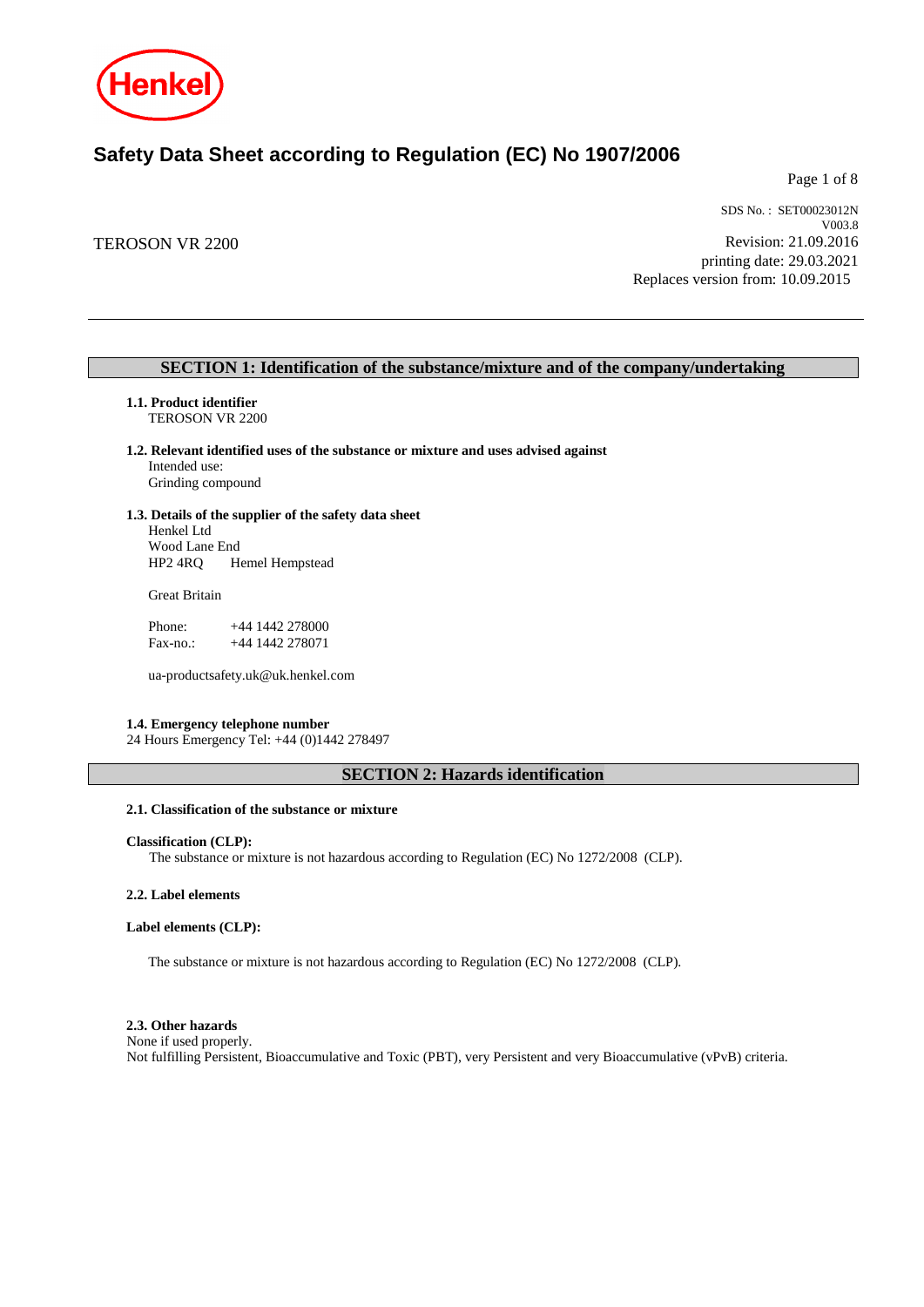# **SECTION 3: Composition/information on ingredients**

# **3.2. Mixtures**

**General chemical description:** Abbrasive paste based on electrokorrundum **Base substances of preparation:** Polyethylene glycol

#### **Declaration of the ingredients according to CLP (EC) No 1272/2008:**

Contains no dangerous substances exceeding the limits of the EU-Regulation

# **SECTION 4: First aid measures**

## **4.1. Description of first aid measures**

Inhalation: Move to fresh air, consult doctor if complaint persists.

Skin contact: Rinse with running water and soap. Apply replenishing cream. Change all contaminated clothing.

Eye contact: Rinse immediately with plenty of running water (for 10 minutes). Seek medical attention if necessary.

Ingestion: Rinse mouth, drink 1-2 glasses of water, do not induce vomiting, consult a doctor.

# **4.2. Most important symptoms and effects, both acute and delayed**

No data available.

**4.3. Indication of any immediate medical attention and special treatment needed** See section: Description of first aid measures

# **SECTION 5: Firefighting measures**

# **5.1. Extinguishing media**

**Suitable extinguishing media:** All common extinguishing agents are suitable.

**Extinguishing media which must not be used for safety reasons:** High pressure waterjet

**5.2. Special hazards arising from the substance or mixture** In case of fire toxic gases can be released.

# **5.3. Advice for firefighters**

Wear protective equipment. Wear self-contained breathing apparatus.

## **SECTION 6: Accidental release measures**

**6.1. Personal precautions, protective equipment and emergency procedures** Wear protective equipment.

#### **6.2. Environmental precautions**

Do not empty into drains / surface water / ground water.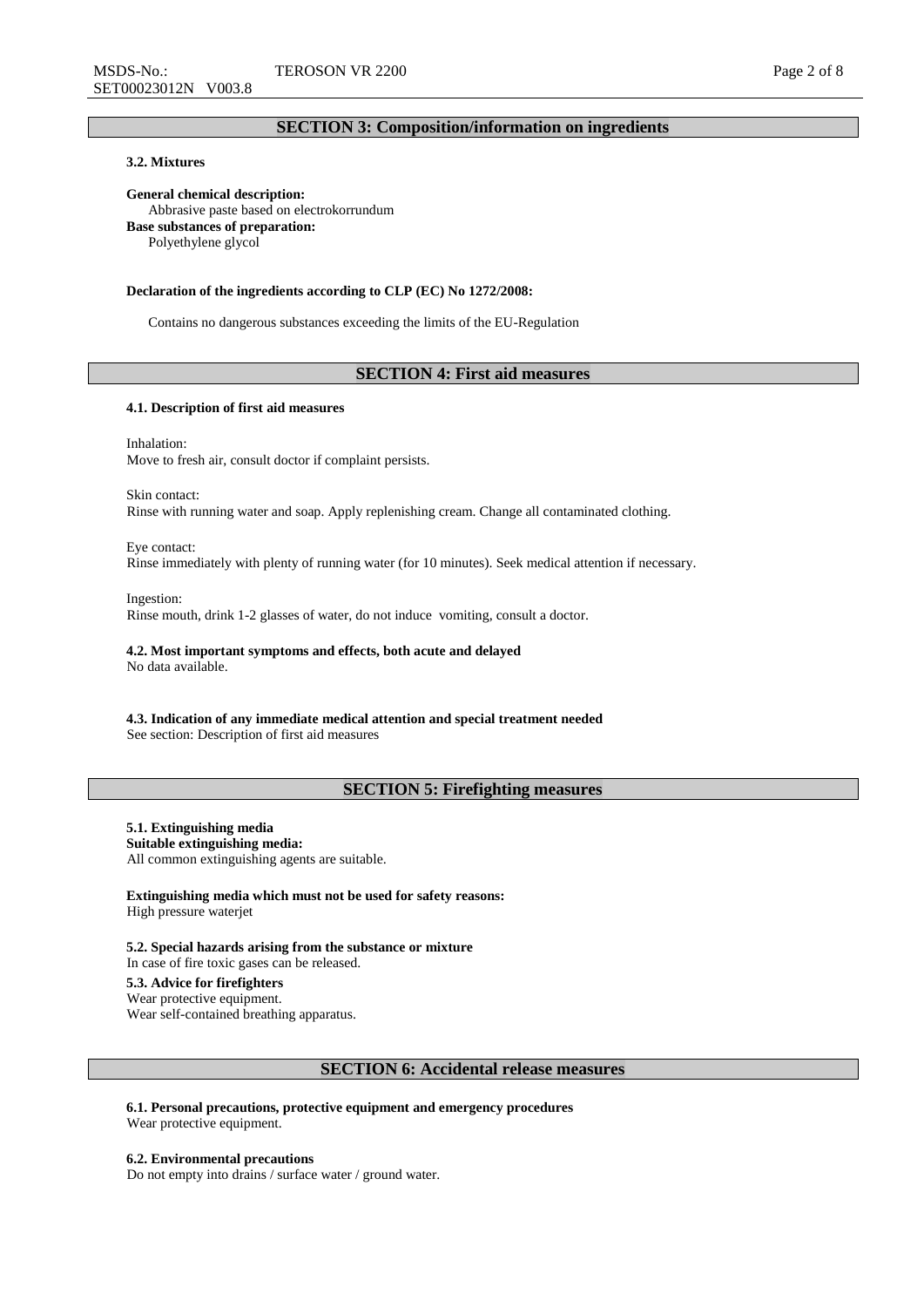## **6.3. Methods and material for containment and cleaning up**

Remove mechanically. Dispose of contaminated material as waste according to Section 13.

## **6.4. Reference to other sections**

See advice in section 8

# **SECTION 7: Handling and storage**

# **7.1. Precautions for safe handling**

## Hygiene measures:

Wash hands before work breaks and after finishing work. Do not eat, drink or smoke while working.

# **7.2. Conditions for safe storage, including any incompatibilities**

Ensure good ventilation/extraction. Store dry at between +5 and +40°C.

## **7.3. Specific end use(s)**

Grinding compound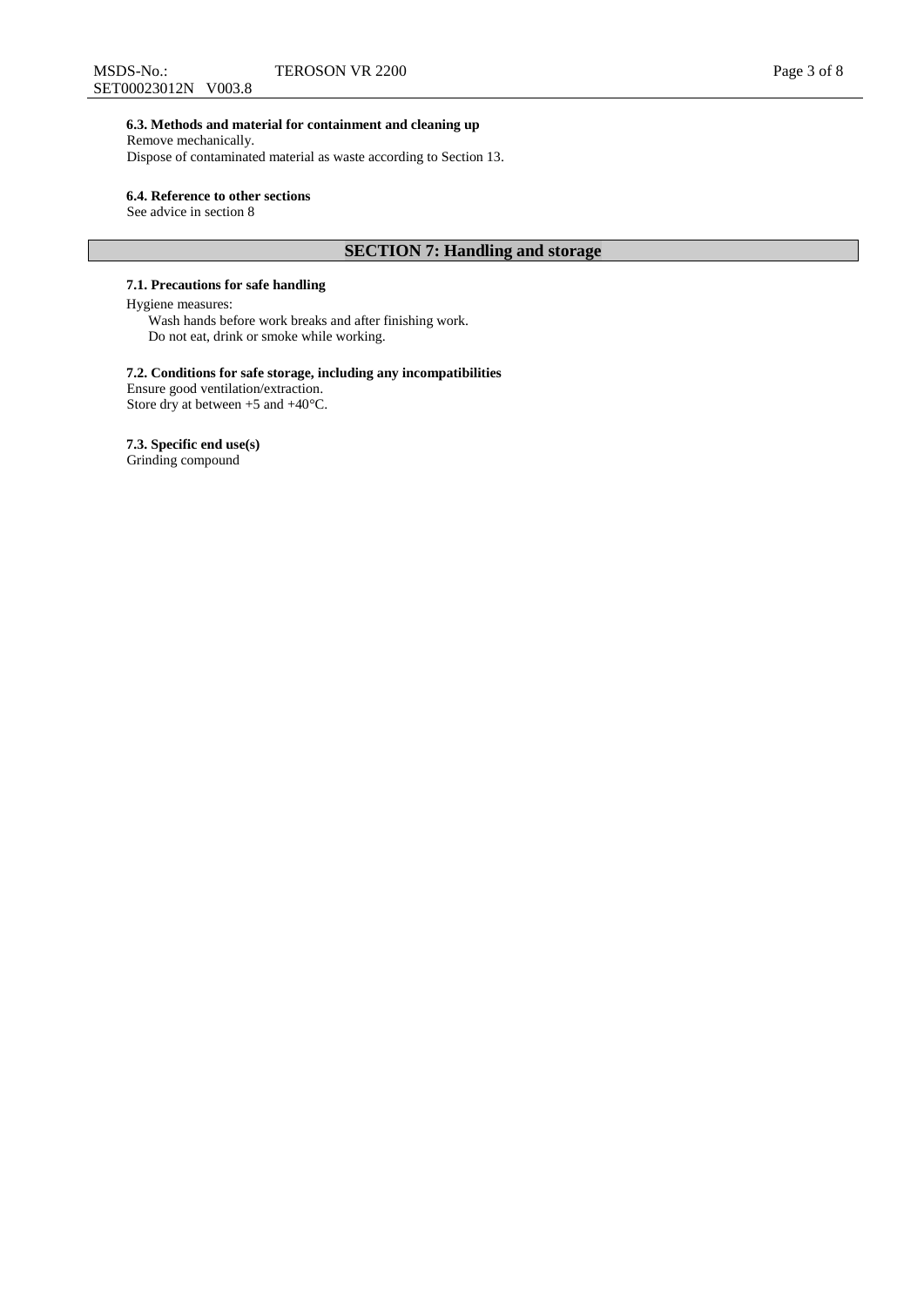# **SECTION 8: Exposure controls/personal protection**

# **8.1. Control parameters**

# **Occupational Exposure Limits**

Valid for

Great Britain

| <b>Ingredient [Regulated substance]</b>                                                        | ppm | mg/m <sup>3</sup> | Value type                      | Short term exposure limit<br>category / Remarks | <b>Regulatory list</b> |
|------------------------------------------------------------------------------------------------|-----|-------------------|---------------------------------|-------------------------------------------------|------------------------|
| Aluminium oxide<br>1344-28-1<br>[ALUMINIUM OXIDES, INHALABLE<br><b>DUST</b>                    |     | 10                | Time Weighted Average<br>(TWA): |                                                 | EH40 WEL               |
| Aluminium oxide<br>1344-28-1<br>[ALUMINIUM OXIDES, RESPIRABLE<br>DUST]                         |     | 4                 | Time Weighted Average<br>(TWA): |                                                 | EH40 WEL               |
| Calcium carbonate<br>$471 - 34 - 1$<br><b>[CALCIUM CARBONATE, INHALABLE</b><br><b>DUST</b>     |     | 10                | Time Weighted Average<br>(TWA): |                                                 | EH40 WEL               |
| Calcium carbonate<br>$471 - 34 - 1$<br><b>[CALCIUM CARBONATE, RESPIRABLE</b><br><b>DUST1</b>   |     | 4                 | Time Weighted Average<br>(TWA): |                                                 | EH40 WEL               |
| Calcium carbonate<br>$471 - 34 - 1$<br><b>[LIMESTONE, RESPIRABLE</b><br>MARBLE, RESPIRABLE]    |     | $\overline{4}$    | Time Weighted Average<br>(TWA): |                                                 | EH40 WEL               |
| Calcium carbonate<br>$471 - 34 - 1$<br>[LIMESTONE, TOTAL INHALABLE<br>MARBLE, TOTAL INHALABLE] |     | 10                | Time Weighted Average<br>(TWA): |                                                 | EH40 WEL               |

# **Occupational Exposure Limits**

# Valid for

Ireland

| Ingredient [Regulated substance]                                                                  | ppm | mg/m <sup>3</sup> | Value type                      | Short term exposure limit<br>category / Remarks | <b>Regulatory list</b> |
|---------------------------------------------------------------------------------------------------|-----|-------------------|---------------------------------|-------------------------------------------------|------------------------|
| Aluminium oxide<br>$1344 - 28 - 1$<br><b>JALUMINIUM OXIDES, RESPIRABLE</b><br><b>DUST</b>         |     |                   | Time Weighted Average<br>(TWA): |                                                 | IR OEL                 |
| Aluminium oxide<br>$1344 - 28 - 1$<br>[[ALUMINIUM OXIDES, TOTAL]<br><b>INHALABLE DUSTI</b>        |     | 10                | Time Weighted Average<br>(TWA): |                                                 | IR OEL                 |
| Calcium carbonate<br>$471 - 34 - 1$<br><b>[CALCIUM CARBONATE, RESPIRABLE</b><br><b>DUST</b>       |     |                   | Time Weighted Average<br>(TWA): |                                                 | IR OEL                 |
| Calcium carbonate<br>$471 - 34 - 1$<br><b>ICALCIUM CARBONATE, TOTAL</b><br><b>INHALABLE DUSTI</b> |     | 10                | Time Weighted Average<br>(TWA): |                                                 | IR OEL                 |

### **Biological Exposure Indices:** None

**8.2. Exposure controls:**

Engineering controls: Ensure good ventilation/extraction.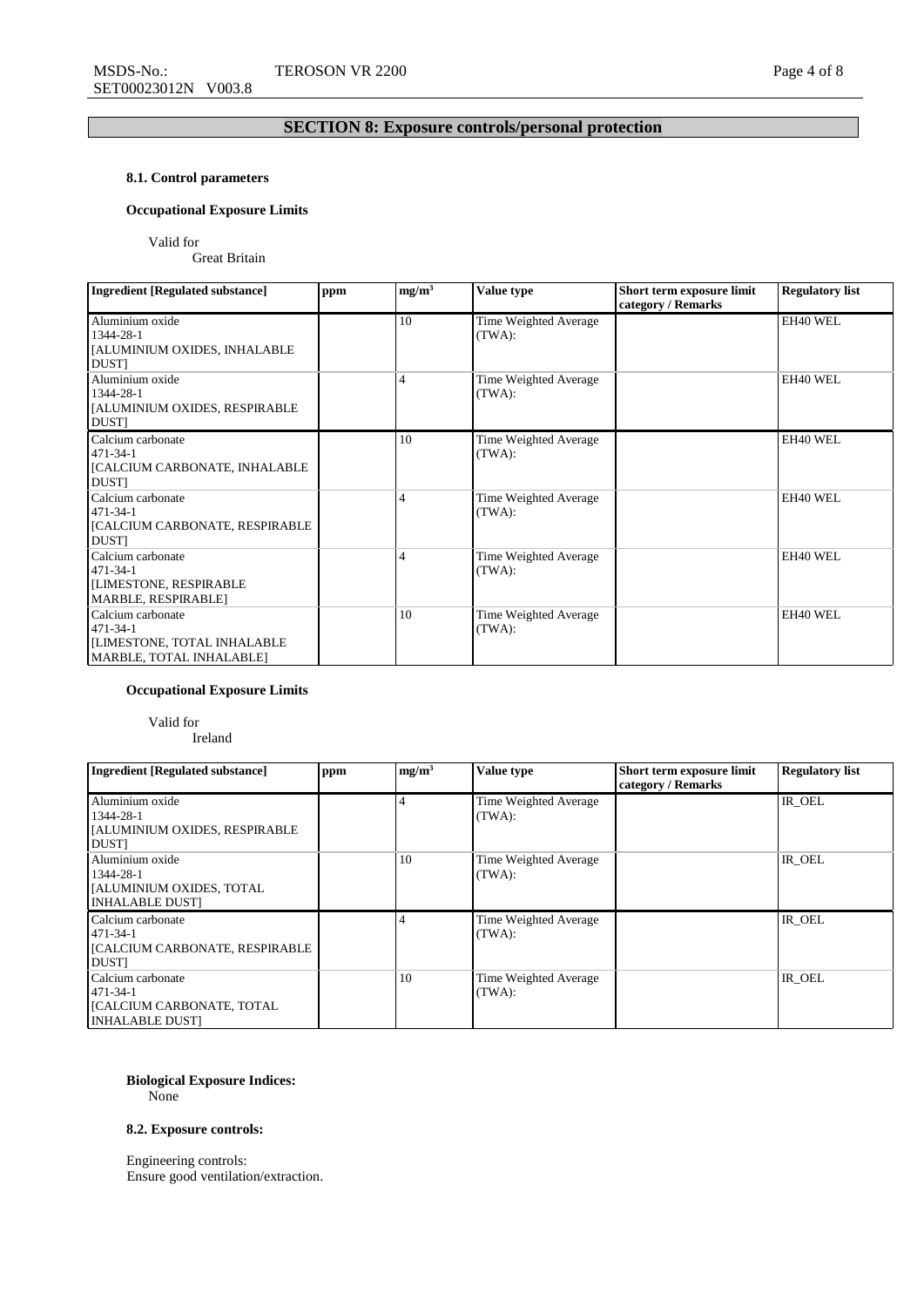#### Respiratory protection:

In case of dust formation, we recommend wearing of appropriate respiratory protection equipment with particle filter P (EN 14387).

This recommendation should be matched to local conditions.

#### Hand protection:

Chemical-resistant protective gloves (EN 374). Suitable materials for short-term contact or splashes (recommended: at least protection index 2, corresponding to > 30 minutes permeation time as per EN 374): Polychloroprene (CR; >= 1 mm thickness) or natural rubber (NR;  $>=1$  mm thickness) Suitable materials for longer, direct contact (recommended: protection index 6, corresponding to  $> 480$  minutes permeation time as per EN 374): Polychloroprene (CR;  $>= 1$  mm thickness) or natural rubber (NR; >=1 mm thickness) This information is based on literature references and on information provided by glove manufacturers, or is derived by analogy with similar substances. Please note that in practice the working life of chemical-resistant protective gloves may be considerably shorter than the permeation time determined in accordance with EN 374 as a result of the many influencing factors (e.g. temperature). If signs of wear and tear are noticed then the gloves should be replaced.

Eye protection: Protective goggles Protective eye equipment should conform to EN166.

Skin protection:

Wear protective equipment.

Protective clothing should conform to EN 14605 for liquid splashes or to EN 13982 for dusts.

Advices to personal protection equipment:

Use only personal protection that's CE-labelled according to Directive 89/686/EEC (Europe) or to Regulation No. 819 of 19 August 1994 (Norway).

The information provided on personal protective equipment is for guidance purposes only. A full risk assessment should be conducted prior to using this product to determine the appropriate personal protective equipment to suit local conditions. Personal protective equipment should conform to the relevant EN standard.

## **SECTION 9: Physical and chemical properties**

## **9.1. Information on basic physical and chemical properties**

| Appearance                                      | solid material<br>paste<br>grey    |
|-------------------------------------------------|------------------------------------|
| Odor                                            | typical                            |
| Odour threshold                                 | No data available / Not applicable |
| pH                                              | 7                                  |
| (20 °C (68 °F))                                 |                                    |
| Initial boiling point                           | No data available / Not applicable |
| Flash point                                     | Not applicable                     |
| Decomposition temperature                       | No data available / Not applicable |
| Vapour pressure                                 | No data available / Not applicable |
| Density                                         | $1,90 - 2,00$ g/cm3                |
| (20 °C (68 °F))                                 |                                    |
| Bulk density                                    | No data available / Not applicable |
| Viscosity                                       | No data available / Not applicable |
| Viscosity (kinematic)                           | No data available / Not applicable |
| <b>Explosive properties</b>                     | No data available / Not applicable |
| Solubility (qualitative)                        | Insoluble                          |
| (20 °C (68 °F); Conc.: 480 g/l; Solvent: Water) |                                    |
| Solidification temperature                      | No data available / Not applicable |
| Melting point                                   | No data available / Not applicable |
| Flammability                                    | No data available / Not applicable |
| Auto-ignition temperature                       | No data available / Not applicable |
| <b>Explosive limits</b>                         | No data available / Not applicable |
| Partition coefficient: n-octanol/water          | No data available / Not applicable |
| Evaporation rate                                | No data available / Not applicable |
| Vapor density                                   | No data available / Not applicable |

Solid content 100 %

Oxidising properties No data available / Not applicable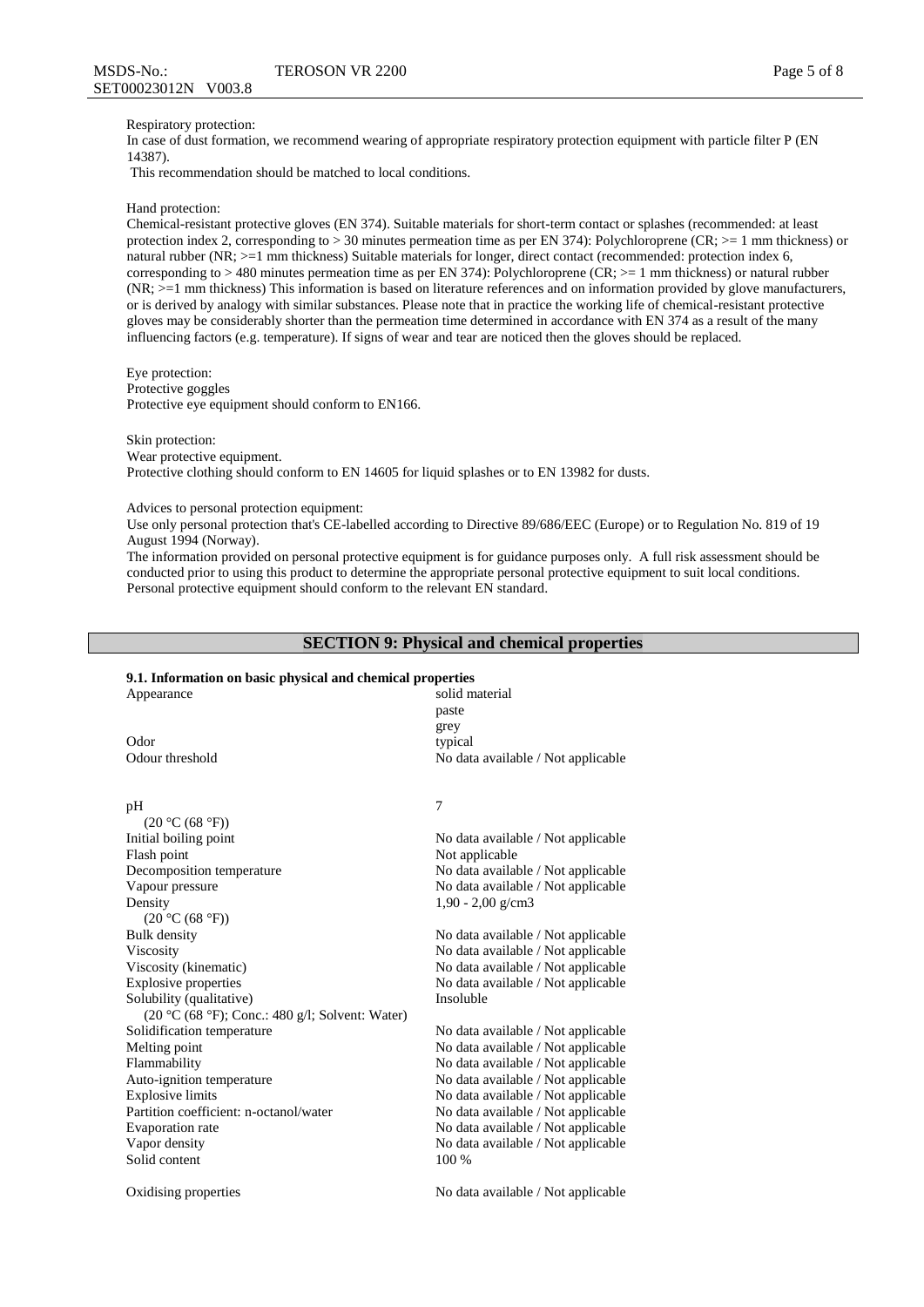#### **9.2. Other information**

No data available / Not applicable

# **10.1. Reactivity**

None if used for intended purpose.

## **10.2. Chemical stability**

Stable under recommended storage conditions.

# **10.3. Possibility of hazardous reactions**

See section reactivity

**10.4. Conditions to avoid** None if used for intended purpose.

# **10.5. Incompatible materials**

None if used properly.

## **10.6. Hazardous decomposition products**

No decomposition if used according to specifications.

# **SECTION 11: Toxicological information**

#### **11.1. Information on toxicological effects**

## **General toxicological information:**

To the best of our knowledge no harmful effects are to be expected if the product is handled and used properly.

## **SECTION 12: Ecological information**

#### **General ecological information:**

Do not empty into drains / surface water / ground water.

# **12.1. Toxicity**

No data available.

#### **12.2. Persistence and degradability**

No data available.

## **12.3. Bioaccumulative potential / 12.4. Mobility in soil**

No data available.

#### **12.5. Results of PBT and vPvB assessment**

No data available.

#### **12.6. Other adverse effects**

No data available.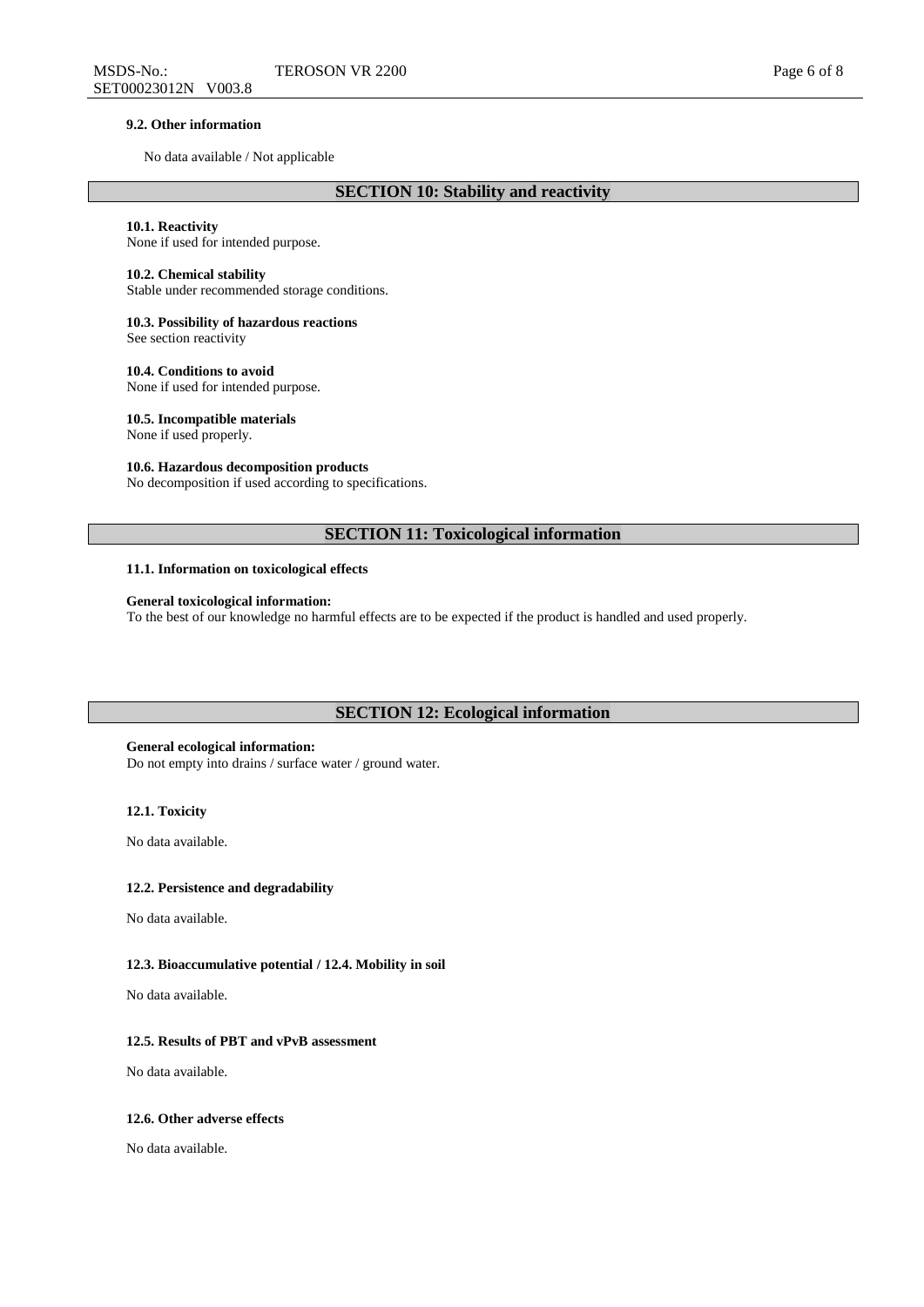# **SECTION 13: Disposal considerations**

# **13.1. Waste treatment methods**

Product disposal:

In consultation with the responsible local authority, must be subjected to special treatment.

Waste code

The valid EWC waste code numbers are source-related. The manufacturer is therefore unable to specify EWC waste codes for the articles or products used in the various sectors. The EWC codes listed are intended as a recommendation for users. We will be happy to advise you.

08 04 10 Waste adhesives and sealants other than those mentioned in 08 04 09.

# **SECTION 14: Transport information**

| 14.1. | <b>UN</b> number                                                   |
|-------|--------------------------------------------------------------------|
|       | Not hazardous according to RID, ADR, ADN, IMDG, IATA-DGR.          |
| 14.2. | UN proper shipping name                                            |
|       | Not hazardous according to RID, ADR, ADN, IMDG, IATA-DGR.          |
| 14.3. | <b>Transport hazard class(es)</b>                                  |
|       | Not hazardous according to RID, ADR, ADN, IMDG, IATA-DGR.          |
| 14.4. | Packing group                                                      |
|       | Not hazardous according to RID, ADR, ADN, IMDG, IATA-DGR.          |
| 14.5. | <b>Environmental hazards</b>                                       |
|       | Not hazardous according to RID, ADR, ADN, IMDG, IATA-DGR.          |
| 14.6. | Special precautions for user                                       |
|       | Not hazardous according to RID, ADR, ADN, IMDG, IATA-DGR.          |
| 14.7. | Transport in bulk according to Annex II of Marpol and the IBC Code |
|       | not applicable                                                     |

# **SECTION 15: Regulatory information**

**15.1. Safety, health and environmental regulations/legislation specific for the substance or mixture** VOC content (VOCV 814.018 VOC regulation CH) 0 %

**VOC Paints and Varnishes (EU):**

This product is not a subject of the Directive 2004/42/EC

#### **15.2. Chemical safety assessment**

A chemical safety assessment has not been carried out.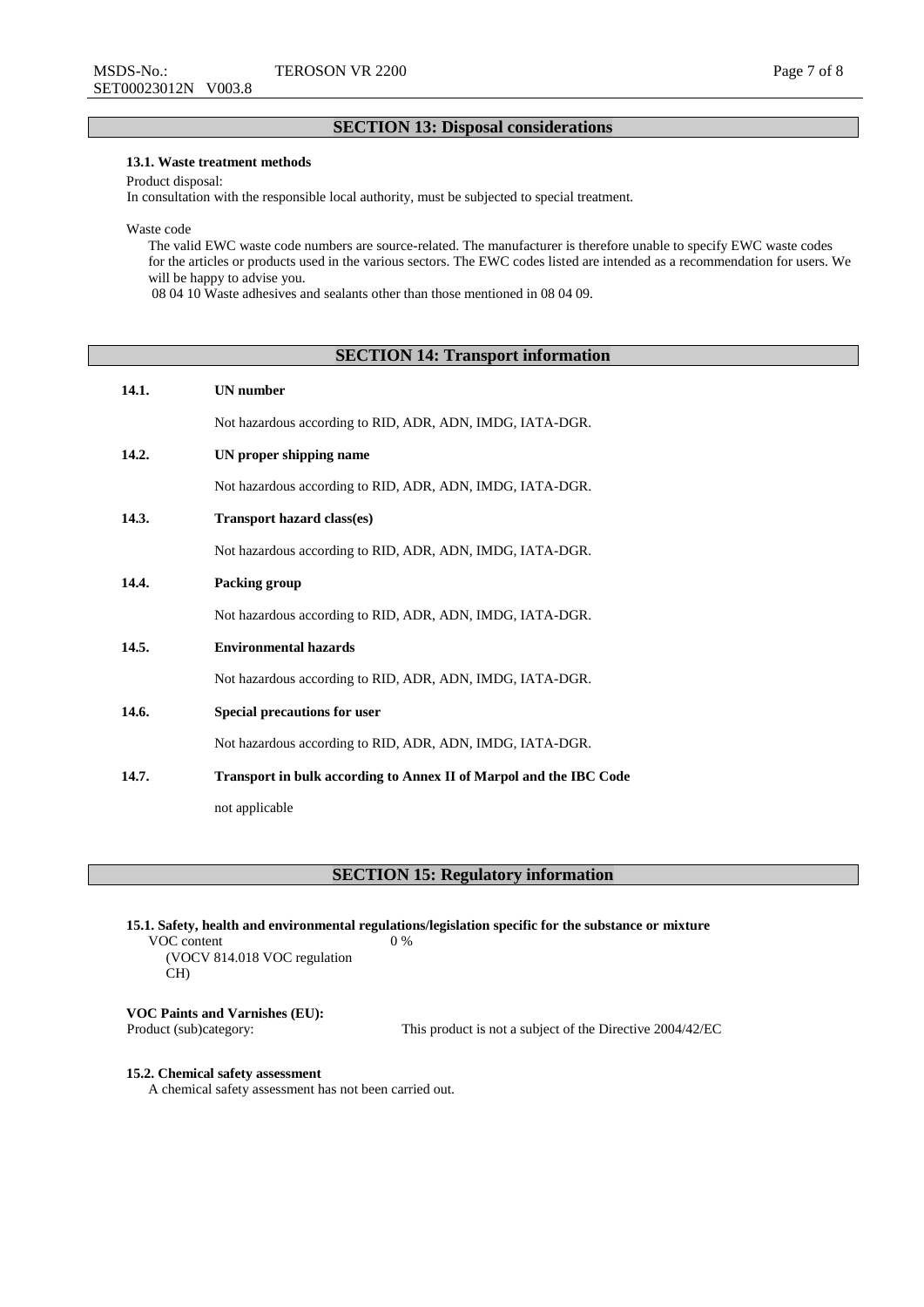# **SECTION 16: Other information**

## **Further information:**

This information is based on our current level of knowledge and relates to the product in the state in which it is delivered. It is intended to describe our products from the point of view of safety requirements and is not intended to guarantee any particular properties.

**Relevant changes in this safety data sheet are indicated by vertical lines at the left margin in the body of this document. Corresponding text is displayed in a different color on shadowed fields.**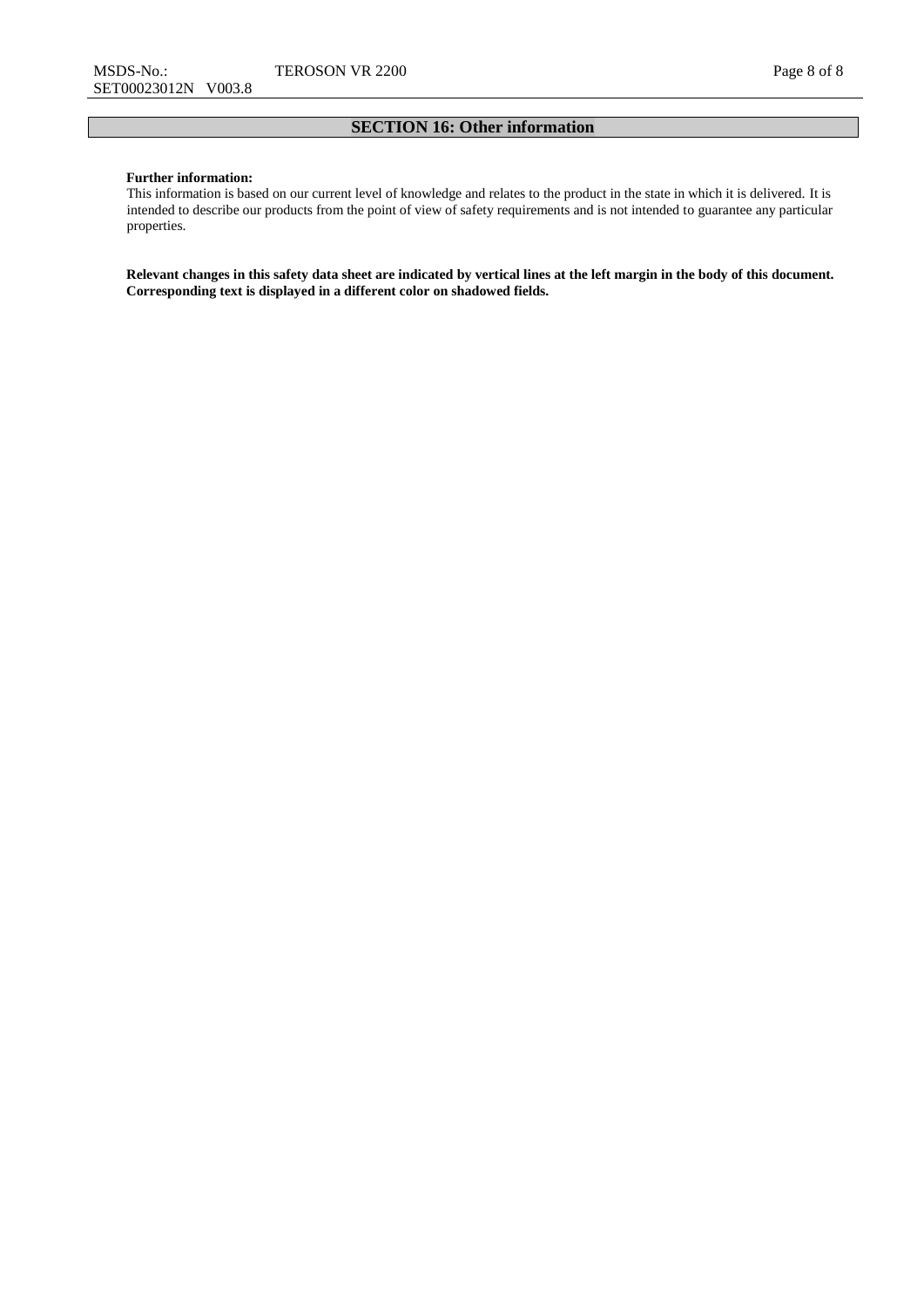

# **Safety Data Sheet according to Regulation (EC) No 1907/2006**

Page 1 of 8

TEROSON VR 2200

SDS No. : 75612 V003.8 Revision: 21.09.2016 printing date: 29.03.2021 Replaces version from: 10.09.2015

# **SECTION 1: Identification of the substance/mixture and of the company/undertaking**

**1.1. Product identifier** TEROSON VR 2200

# **1.2. Relevant identified uses of the substance or mixture and uses advised against**

Intended use: Grinding compound

## **1.3. Details of the supplier of the safety data sheet**

Henkel Ltd Wood Lane End HP2 4RQ Hemel Hempstead

Great Britain

Phone: +44 1442 278000<br>Fax-no.: +44 1442 278071 +44 1442 278071

ua-productsafety.uk@uk.henkel.com

## **1.4. Emergency telephone number**

24 Hours Emergency Tel: +44 (0)1442 278497

# **SECTION 2: Hazards identification**

# **2.1. Classification of the substance or mixture**

## **Classification (CLP):**

The substance or mixture is not hazardous according to Regulation (EC) No 1272/2008 (CLP).

## **2.2. Label elements**

# **Label elements (CLP):**

The substance or mixture is not hazardous according to Regulation (EC) No 1272/2008 (CLP).

#### **2.3. Other hazards**

None if used properly. Not fulfilling Persistent, Bioaccumulative and Toxic (PBT), very Persistent and very Bioaccumulative (vPvB) criteria.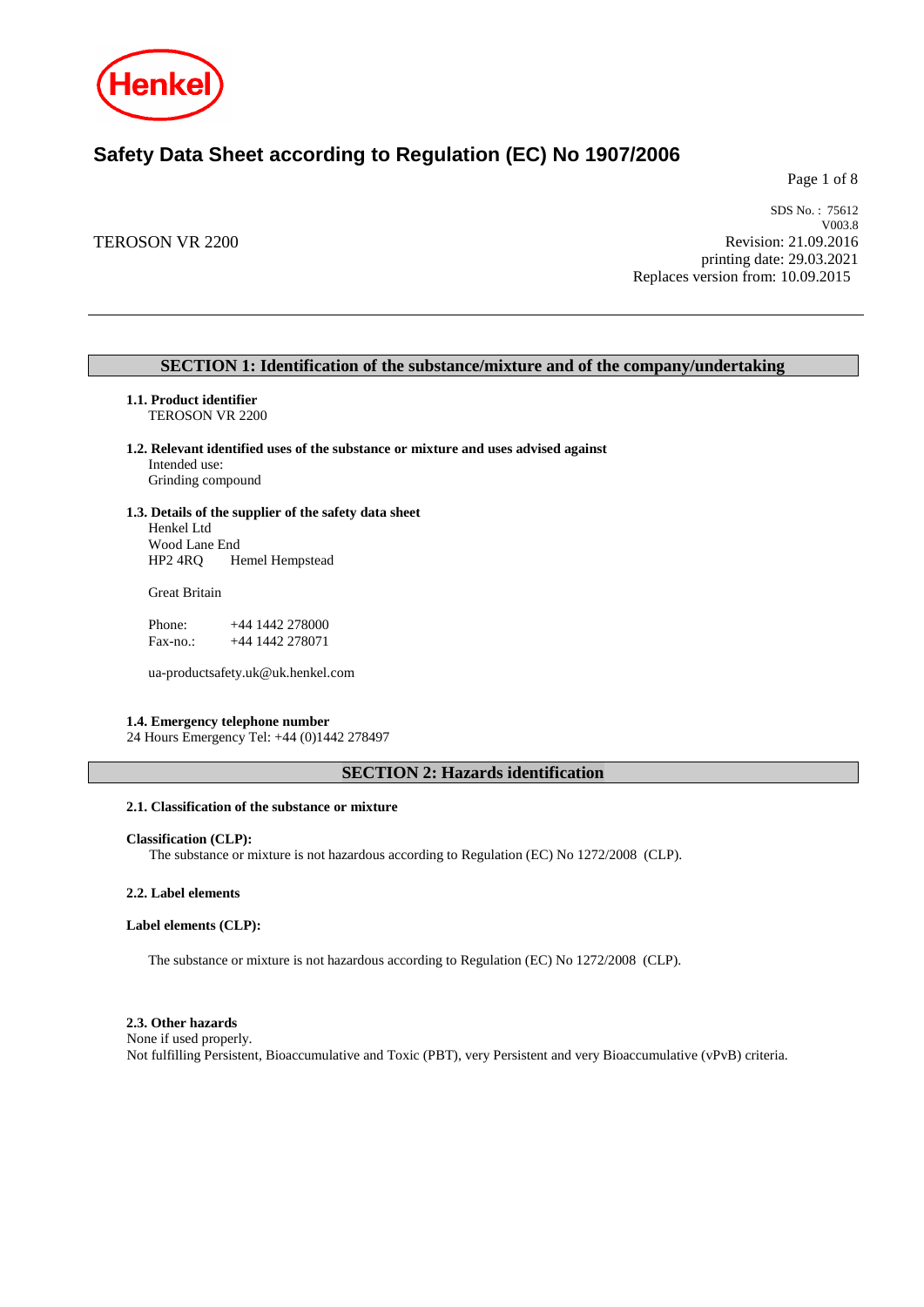# **SECTION 3: Composition/information on ingredients**

# **3.2. Mixtures**

**General chemical description:** Abbrasive paste based on electrokorrundum **Base substances of preparation:** Polyethylene glycol

#### **Declaration of the ingredients according to CLP (EC) No 1272/2008:**

Contains no dangerous substances exceeding the limits of the EU-Regulation

# **SECTION 4: First aid measures**

#### **4.1. Description of first aid measures**

Inhalation: Move to fresh air, consult doctor if complaint persists.

Skin contact: Rinse with running water and soap. Apply replenishing cream. Change all contaminated clothing.

Eye contact: Rinse immediately with plenty of running water (for 10 minutes). Seek medical attention if necessary.

Ingestion: Rinse mouth, drink 1-2 glasses of water, do not induce vomiting, consult a doctor.

#### **4.2. Most important symptoms and effects, both acute and delayed** No data available.

**4.3. Indication of any immediate medical attention and special treatment needed**

See section: Description of first aid measures

# **SECTION 5: Firefighting measures**

# **5.1. Extinguishing media**

**Suitable extinguishing media:**

All common extinguishing agents are suitable.

**Extinguishing media which must not be used for safety reasons:** High pressure waterjet

**5.2. Special hazards arising from the substance or mixture** In case of fire toxic gases can be released. **5.3. Advice for firefighters**

Wear protective equipment.

Wear self-contained breathing apparatus.

## **SECTION 6: Accidental release measures**

**6.1. Personal precautions, protective equipment and emergency procedures** Wear protective equipment.

**6.2. Environmental precautions** Do not empty into drains / surface water / ground water.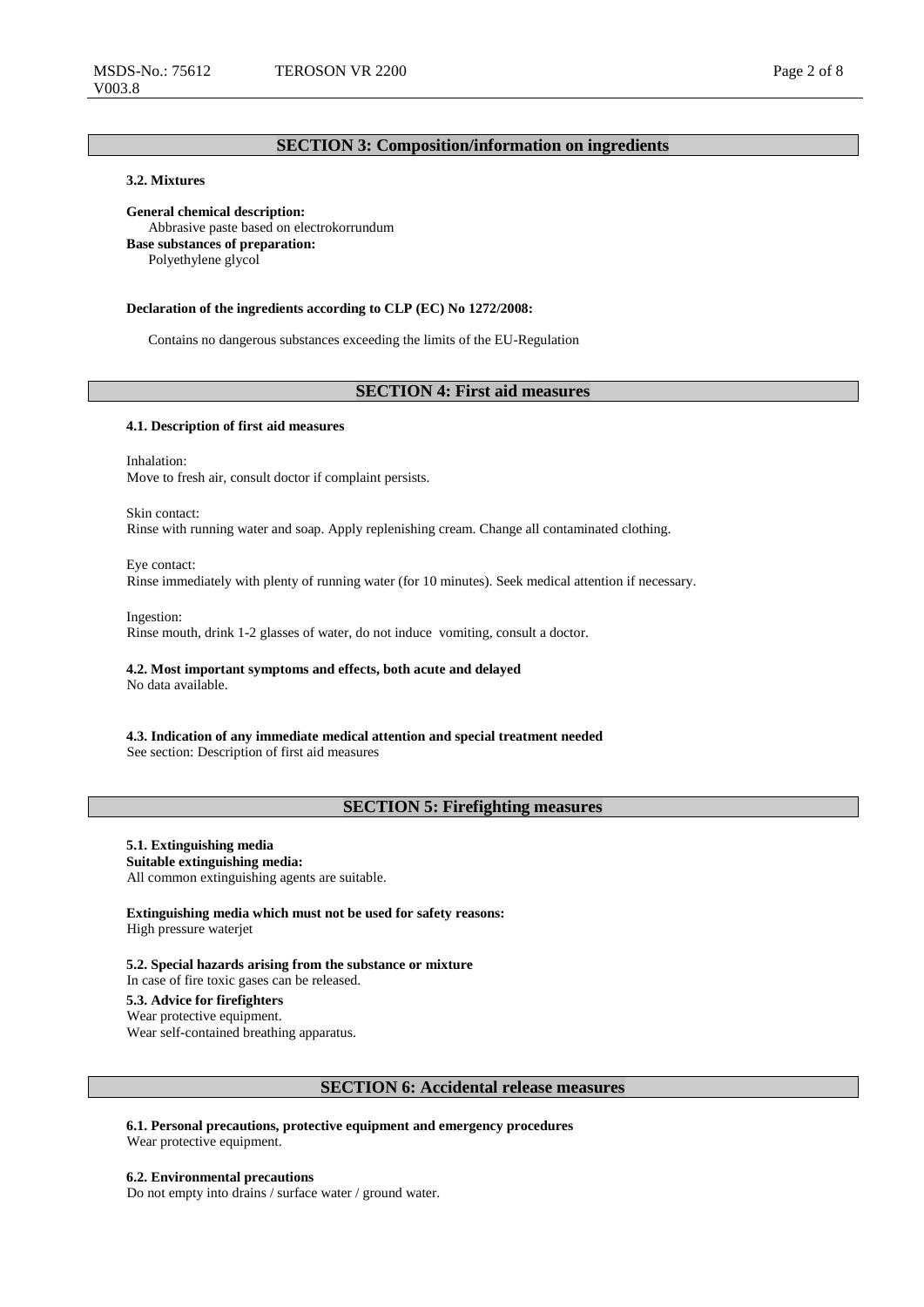# **6.3. Methods and material for containment and cleaning up**

Remove mechanically. Dispose of contaminated material as waste according to Section 13.

## **6.4. Reference to other sections**

See advice in section 8

# **SECTION 7: Handling and storage**

# **7.1. Precautions for safe handling**

## Hygiene measures:

Wash hands before work breaks and after finishing work. Do not eat, drink or smoke while working.

# **7.2. Conditions for safe storage, including any incompatibilities**

Ensure good ventilation/extraction. Store dry at between +5 and +40°C.

## **7.3. Specific end use(s)**

Grinding compound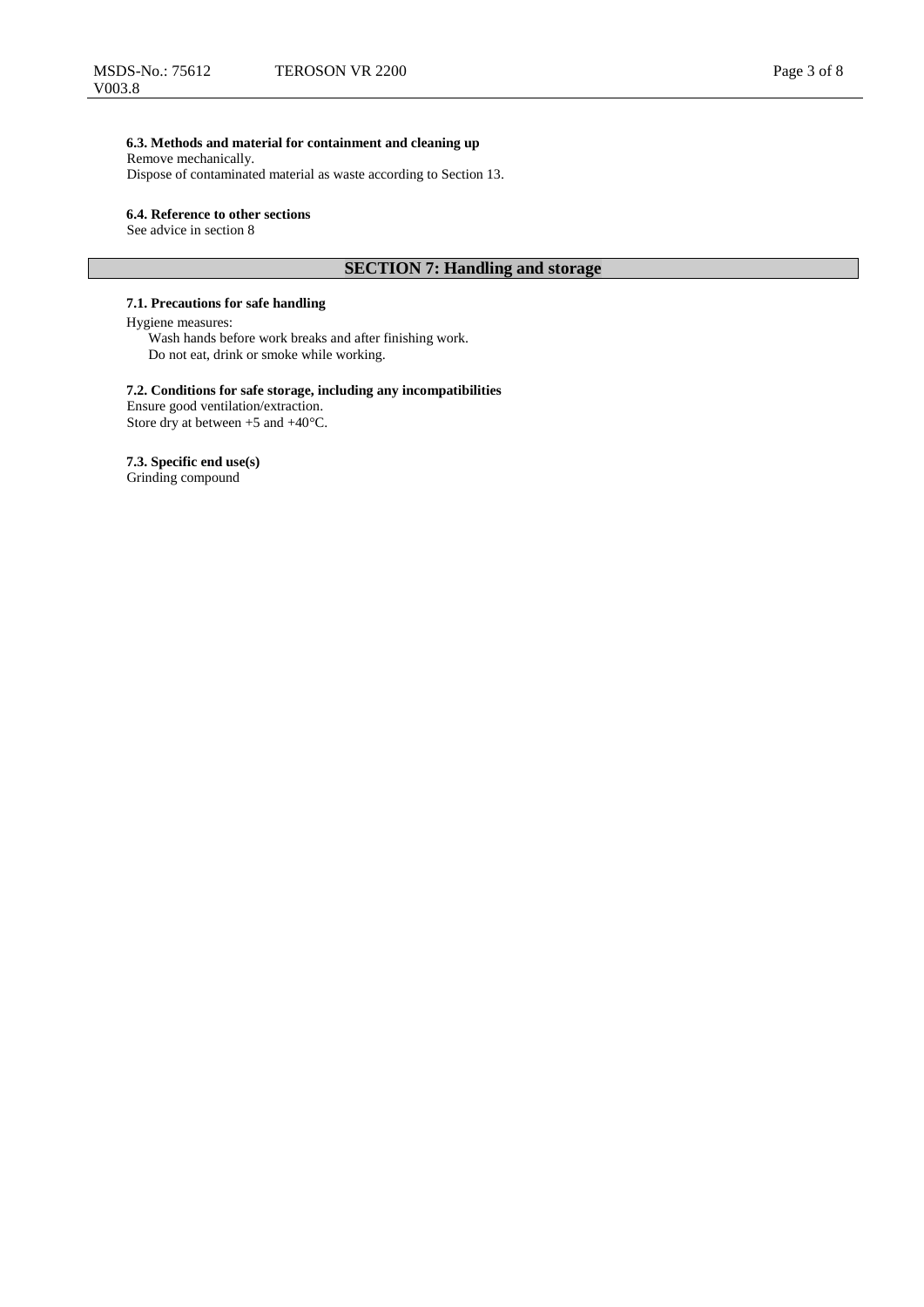# **SECTION 8: Exposure controls/personal protection**

# **8.1. Control parameters**

# **Occupational Exposure Limits**

Valid for

Great Britain

| <b>Ingredient [Regulated substance]</b>                                                               | ppm | $mg/m^3$       | Value type                      | Short term exposure limit<br>category / Remarks | <b>Regulatory list</b> |
|-------------------------------------------------------------------------------------------------------|-----|----------------|---------------------------------|-------------------------------------------------|------------------------|
| Aluminium oxide<br>1344-28-1<br>[ALUMINIUM OXIDES, INHALABLE<br><b>DUST</b>                           |     | 10             | Time Weighted Average<br>(TWA): |                                                 | EH40 WEL               |
| Aluminium oxide<br>1344-28-1<br>[ALUMINIUM OXIDES, RESPIRABLE<br><b>DUST</b>                          |     | $\overline{4}$ | Time Weighted Average<br>(TWA): |                                                 | EH40 WEL               |
| Calcium carbonate<br>$471 - 34 - 1$<br>[CALCIUM CARBONATE, INHALABLE<br><b>DUST</b>                   |     | 10             | Time Weighted Average<br>(TWA): |                                                 | EH40 WEL               |
| Calcium carbonate<br>$471 - 34 - 1$<br>[CALCIUM CARBONATE, RESPIRABLE<br>DUST]                        |     | $\overline{4}$ | Time Weighted Average<br>(TWA): |                                                 | EH40 WEL               |
| Calcium carbonate<br>$471 - 34 - 1$<br><b>[LIMESTONE, RESPIRABLE</b><br>MARBLE, RESPIRABLE]           |     | 4              | Time Weighted Average<br>(TWA): |                                                 | EH40 WEL               |
| Calcium carbonate<br>$471 - 34 - 1$<br><b>[LIMESTONE, TOTAL INHALABLE</b><br>MARBLE, TOTAL INHALABLE] |     | 10             | Time Weighted Average<br>(TWA): |                                                 | EH40 WEL               |

# **Occupational Exposure Limits**

Valid for Ireland

| <b>Ingredient [Regulated substance]</b>                                                           | ppm | mg/m <sup>3</sup> | Value type                      | Short term exposure limit<br>category / Remarks | <b>Regulatory list</b> |
|---------------------------------------------------------------------------------------------------|-----|-------------------|---------------------------------|-------------------------------------------------|------------------------|
| Aluminium oxide<br>1344-28-1<br>[ALUMINIUM OXIDES, RESPIRABLE<br><b>DUSTI</b>                     |     |                   | Time Weighted Average<br>(TWA): |                                                 | IR OEL                 |
| Aluminium oxide<br>1344-28-1<br>[ALUMINIUM OXIDES, TOTAL]<br><b>INHALABLE DUST]</b>               |     | 10                | Time Weighted Average<br>(TWA): |                                                 | IR OEL                 |
| Calcium carbonate<br>$471 - 34 - 1$<br><b>[CALCIUM CARBONATE, RESPIRABLE</b><br><b>DUST</b>       |     |                   | Time Weighted Average<br>(TWA): |                                                 | IR OEL                 |
| Calcium carbonate<br>$471 - 34 - 1$<br><b>[CALCIUM CARBONATE, TOTAL</b><br><b>INHALABLE DUSTI</b> |     | 10                | Time Weighted Average<br>(TWA): |                                                 | IR OEL                 |

# **Biological Exposure Indices:**

None

# **8.2. Exposure controls:**

Engineering controls: Ensure good ventilation/extraction.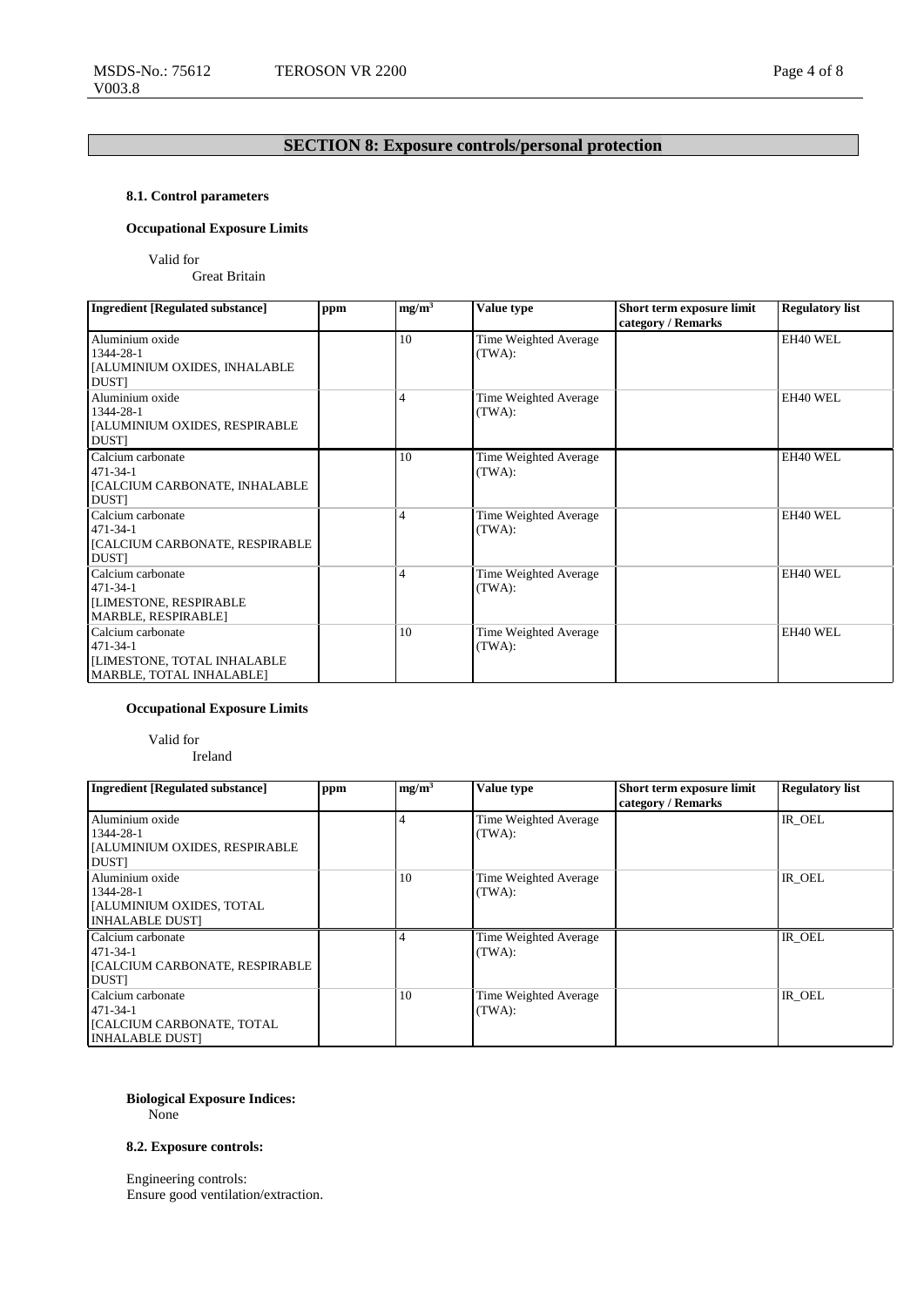#### Respiratory protection:

In case of dust formation, we recommend wearing of appropriate respiratory protection equipment with particle filter P (EN 14387).

This recommendation should be matched to local conditions.

#### Hand protection:

Chemical-resistant protective gloves (EN 374). Suitable materials for short-term contact or splashes (recommended: at least protection index 2, corresponding to  $> 30$  minutes permeation time as per EN 374): Polychloroprene (CR;  $>= 1$  mm thickness) or natural rubber (NR; >=1 mm thickness) Suitable materials for longer, direct contact (recommended: protection index 6, corresponding to  $> 480$  minutes permeation time as per EN 374): Polychloroprene (CR;  $>= 1$  mm thickness) or natural rubber (NR; >=1 mm thickness) This information is based on literature references and on information provided by glove manufacturers, or is derived by analogy with similar substances. Please note that in practice the working life of chemical-resistant protective gloves may be considerably shorter than the permeation time determined in accordance with EN 374 as a result of the many influencing factors (e.g. temperature). If signs of wear and tear are noticed then the gloves should be replaced.

Eye protection: Protective goggles Protective eye equipment should conform to EN166.

Skin protection: Wear protective equipment. Protective clothing should conform to EN 14605 for liquid splashes or to EN 13982 for dusts.

Advices to personal protection equipment:

Use only personal protection that's CE-labelled according to Directive 89/686/EEC (Europe) or to Regulation No. 819 of 19 August 1994 (Norway).

The information provided on personal protective equipment is for guidance purposes only. A full risk assessment should be conducted prior to using this product to determine the appropriate personal protective equipment to suit local conditions. Personal protective equipment should conform to the relevant EN standard.

## **SECTION 9: Physical and chemical properties**

# **9.1. Information on basic physical and chemical properties**

| 9.1. Throi mation on basic physical and chemical properties |                                    |
|-------------------------------------------------------------|------------------------------------|
| Appearance                                                  | solid material                     |
|                                                             | paste                              |
|                                                             | grey                               |
| Odor                                                        | typical                            |
| Odour threshold                                             | No data available / Not applicable |
|                                                             |                                    |
| pH                                                          | 7                                  |
| (20 °C (68 °F))                                             |                                    |
| Initial boiling point                                       | No data available / Not applicable |
| Flash point                                                 | Not applicable                     |
| Decomposition temperature                                   | No data available / Not applicable |
| Vapour pressure                                             | No data available / Not applicable |
| Density                                                     | $1,8 - 2,10$ g/cm3                 |
| (20 °C (68 °F))                                             |                                    |
| <b>Bulk</b> density                                         | No data available / Not applicable |
| Viscosity                                                   | No data available / Not applicable |
| Viscosity (kinematic)                                       | No data available / Not applicable |
| <b>Explosive properties</b>                                 | No data available / Not applicable |
| Solubility (qualitative)                                    | Insoluble                          |
| (20 °C (68 °F); Conc.: 480 g/l; Solvent: Water)             |                                    |
| Solidification temperature                                  | No data available / Not applicable |
| Melting point                                               | No data available / Not applicable |
| Flammability                                                | No data available / Not applicable |
| Auto-ignition temperature                                   | No data available / Not applicable |
| <b>Explosive limits</b>                                     | No data available / Not applicable |
| Partition coefficient: n-octanol/water                      | No data available / Not applicable |
| <b>Evaporation</b> rate                                     | No data available / Not applicable |
| Vapor density                                               | No data available / Not applicable |
| Oxidising properties                                        | No data available / Not applicable |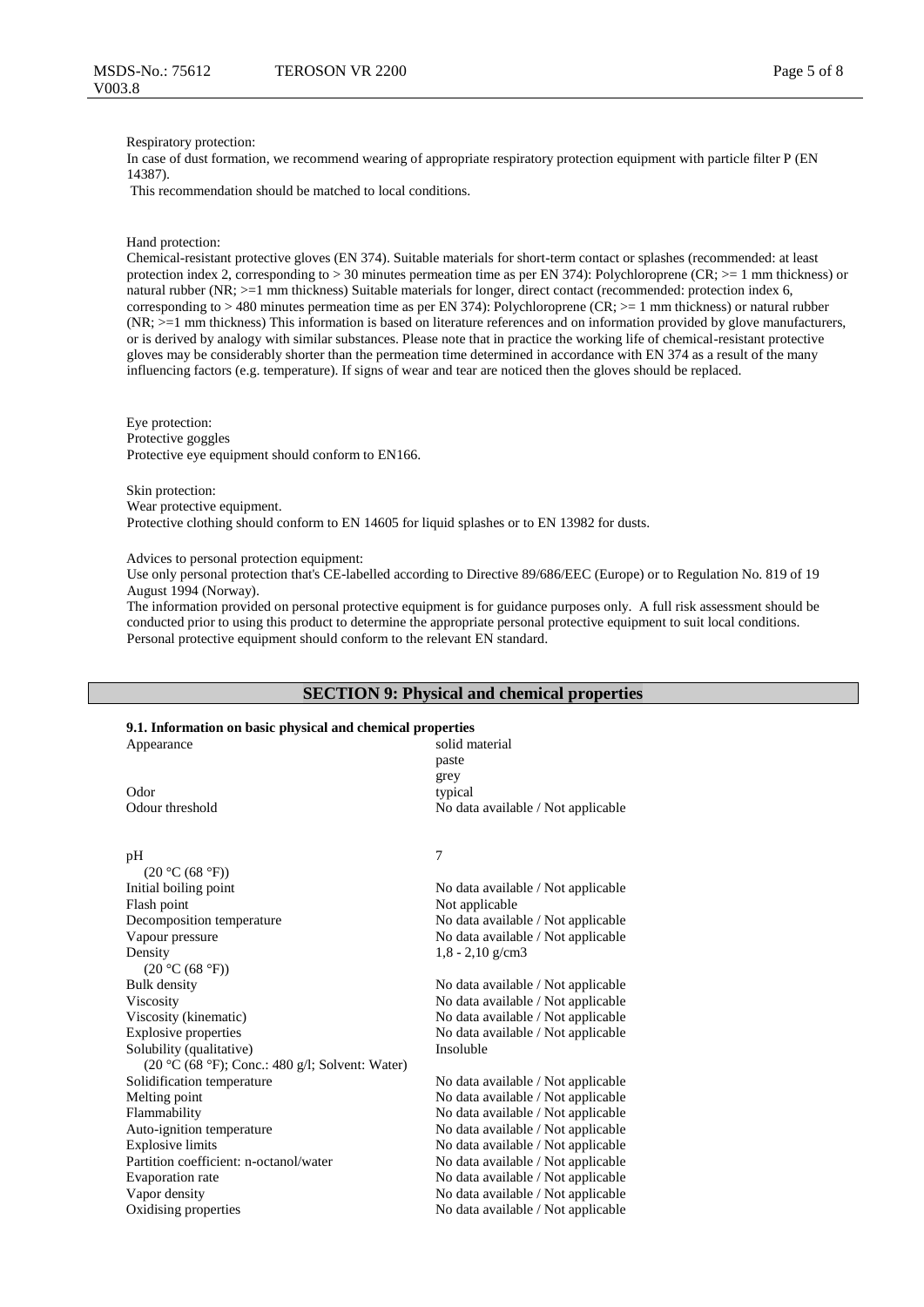## **9.2. Other information**

No data available / Not applicable

# **SECTION 10: Stability and reactivity**

## **10.1. Reactivity**

None if used for intended purpose.

## **10.2. Chemical stability**

Stable under recommended storage conditions.

## **10.3. Possibility of hazardous reactions**

See section reactivity

# **10.4. Conditions to avoid**

None if used for intended purpose.

## **10.5. Incompatible materials** None if used properly.

# **10.6. Hazardous decomposition products**

No decomposition if used according to specifications.

# **SECTION 11: Toxicological information**

### **11.1. Information on toxicological effects**

## **General toxicological information:**

To the best of our knowledge no harmful effects are to be expected if the product is handled and used properly.

# **SECTION 12: Ecological information**

## **General ecological information:**

Do not empty into drains, soil or bodies of water.

#### **12.1. Toxicity**

No data available.

# **12.2. Persistence and degradability**

No data available.

#### **12.3. Bioaccumulative potential / 12.4. Mobility in soil**

No data available.

#### **12.5. Results of PBT and vPvB assessment**

No data available.

## **12.6. Other adverse effects**

No data available.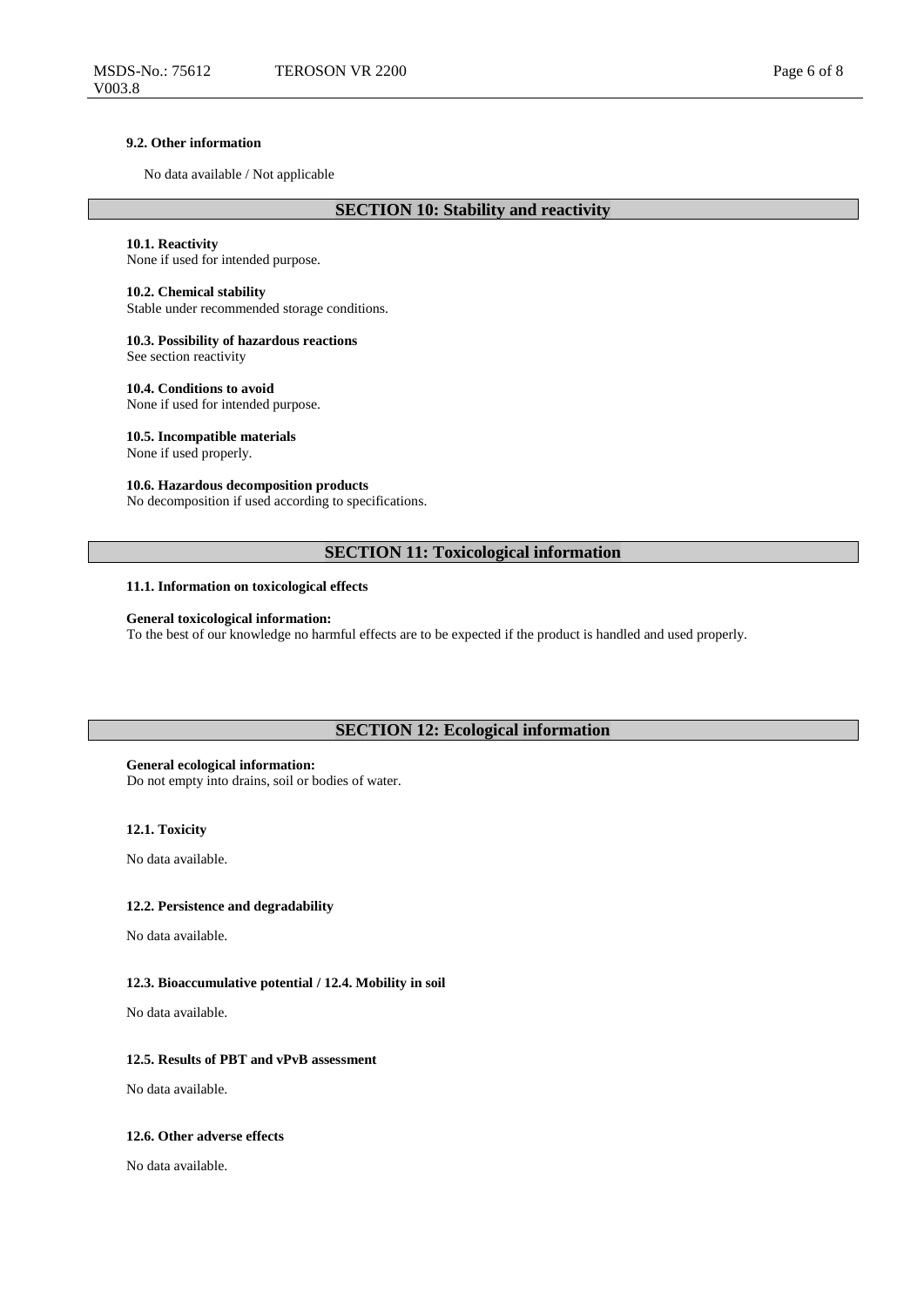# **SECTION 13: Disposal considerations**

# **13.1. Waste treatment methods**

Product disposal:

In consultation with the responsible local authority, must be subjected to special treatment.

Waste code

The valid EWC waste code numbers are source-related. The manufacturer is therefore unable to specify EWC waste codes for the articles or products used in the various sectors. The EWC codes listed are intended as a recommendation for users. We will be happy to advise you.

08 04 10 Waste adhesives and sealants other than those mentioned in 08 04 09.

# **SECTION 14: Transport information**

| 14.1. | <b>UN</b> number                                                   |
|-------|--------------------------------------------------------------------|
|       | Not hazardous according to RID, ADR, ADN, IMDG, IATA-DGR.          |
| 14.2. | UN proper shipping name                                            |
|       | Not hazardous according to RID, ADR, ADN, IMDG, IATA-DGR.          |
| 14.3. | <b>Transport hazard class(es)</b>                                  |
|       | Not hazardous according to RID, ADR, ADN, IMDG, IATA-DGR.          |
| 14.4. | Packing group                                                      |
|       | Not hazardous according to RID, ADR, ADN, IMDG, IATA-DGR.          |
| 14.5. | <b>Environmental hazards</b>                                       |
|       | Not hazardous according to RID, ADR, ADN, IMDG, IATA-DGR.          |
| 14.6. | <b>Special precautions for user</b>                                |
|       | Not hazardous according to RID, ADR, ADN, IMDG, IATA-DGR.          |
| 14.7. | Transport in bulk according to Annex II of Marpol and the IBC Code |
|       | not applicable                                                     |

**SECTION 15: Regulatory information**

**15.1. Safety, health and environmental regulations/legislation specific for the substance or mixture** 0 %

VOC content (VOCV 814.018 VOC regulation CH)

**VOC Paints and Varnishes (EU):**

This product is not a subject of the Directive  $2004/42/EC$ 

#### **15.2. Chemical safety assessment**

A chemical safety assessment has not been carried out.